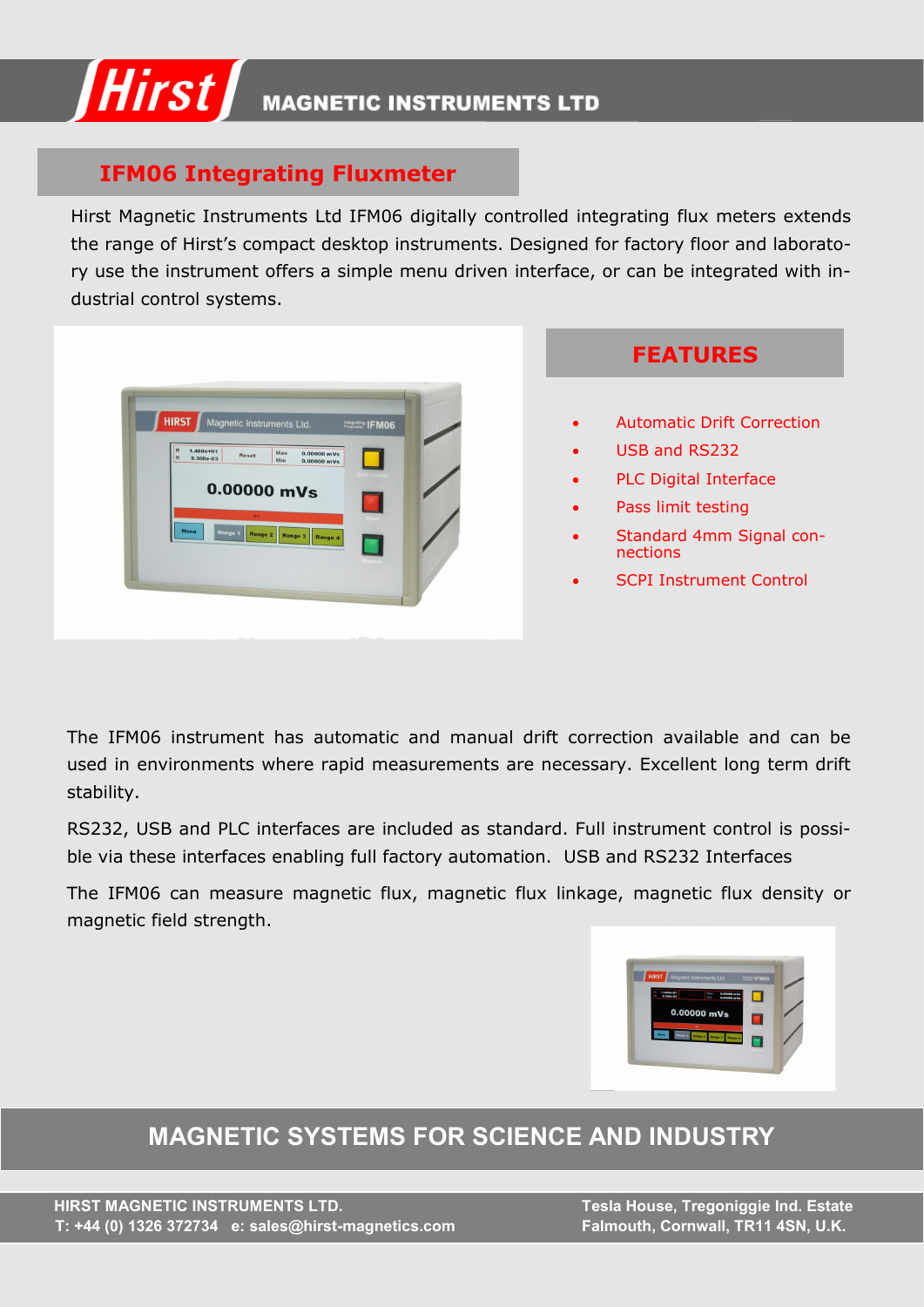

When used with a Helmholtz coil the IFM06 is ideal for the inspection of magnetised magnets. And it is possible to measure the magnetisation level of magnetised permanent magnets.

A 24v isolated interface provides the ability to link the IFM06 to external equipment for automatic quality control. Inputs are included to



start and reset the measurement process and outputs are provided for pass and fail indication.



vided.

The IFM06 can also be controlled via digital interfaces including a RS232 port and a USB port. The commands to control the instrument use the SCPI standard which makes integrating with other equipment straight forward and also very easy to use the interface manually as well. A CanOpen interface is also provided for interfacing with other Hirst equipment and other CanOpen compliant equipment. An analogue output +/-5v is also pro-

The IFM06 also features a graph display option that will show a graphical representation of the measured signal. The Y-Limits and time base are adjustable. Full menu driven back lit touch screen interface provides access to all settings and parameters. The screen can also display in light or dark mode as a user preference. High reliability physical buttons



## **MAGNETIC SYSTEMS FOR SCIENCE AND INDUSTRY**